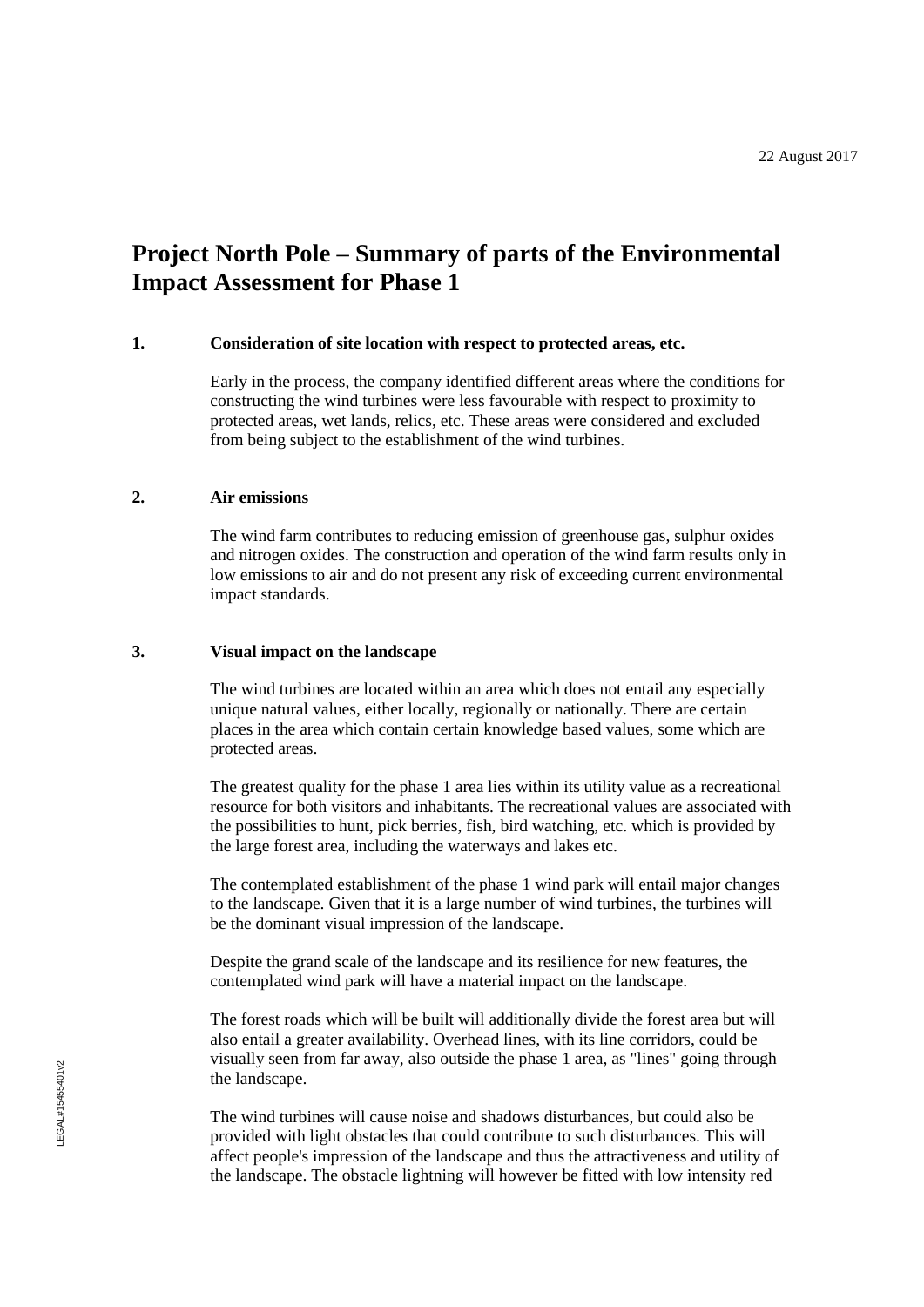light to minimize the impact, and the high intensity light will be shielded. The noise will not impact any permanent residential areas or exceed the conditions set out in the Governmental permit for the Markbygden project. Furthermore, the rotor blades of the wind turbines will be painted with a matt colour to reduce reflections.

The characterization of the landscape will be changed with the wind park and the impression of the area will after a change demand mental readjustment of the persons adapting to the new environment. The area for phase 1 will get a new attractive value in a national and international aspect since people will come to the area to experience the large scale wind park. The local impact and change will however remain substantial.

## **4. Obstacle lightning**

The mandatory obstacle lights will be visible and may cause disturbance for nearby residential areas. However, most of the turbines will be provided with low intensity red light to minimize the impact. The high intensive lights will be visible within five kilometres of the respective wind turbines. From a number of places around and/or in the wind farm, the lights will have more impact than other places due to the distance to the nearest wind turbine. The obstacle lightning will be designed as to meet the instructions of the Swedish Transport Agency. The high intensity light will also be shielded so that the beam does not hit the ground within a radius of 5 km

## **5. Reindeer husbandry**

The direct impact on the reindeer herd's sustainability, as a result of the land loss caused by the establishment, is deemed to be small. The impact on the amount of pasture due to disforestation along power lines is deemed to be insignificant, since forests in the area have been heavily affected by forestry and the ground below the power line can continue to be used for reindeer bushes.

Certain indirect consequences on the reindeers can also be expected during the construction phase and the operational phase, especially if some animals have had a negative experience within the project area during the construction phase. However, any negative response from the animals to the wind farm area is deemed to decrease over time.

The construction phase will reduce the amount of available resources for winter pastures. This would result in an additional need of feed the reindeers later in winter.

Furthermore, during the operational phase, the wind farm causes changes in the reindeers' grazing manner, with the consequence that the need of feed during winter time may increase.

Finally, it is likely that significant practical problems will arise in connection to the reindeer husbandry, mainly because of the extensive road network that will be established in connection with the wind farm, which will entail more work and increased operating costs for reindeer husbandry. The overall consequence could be loss of profit for the operator of the reindeer husbandry business.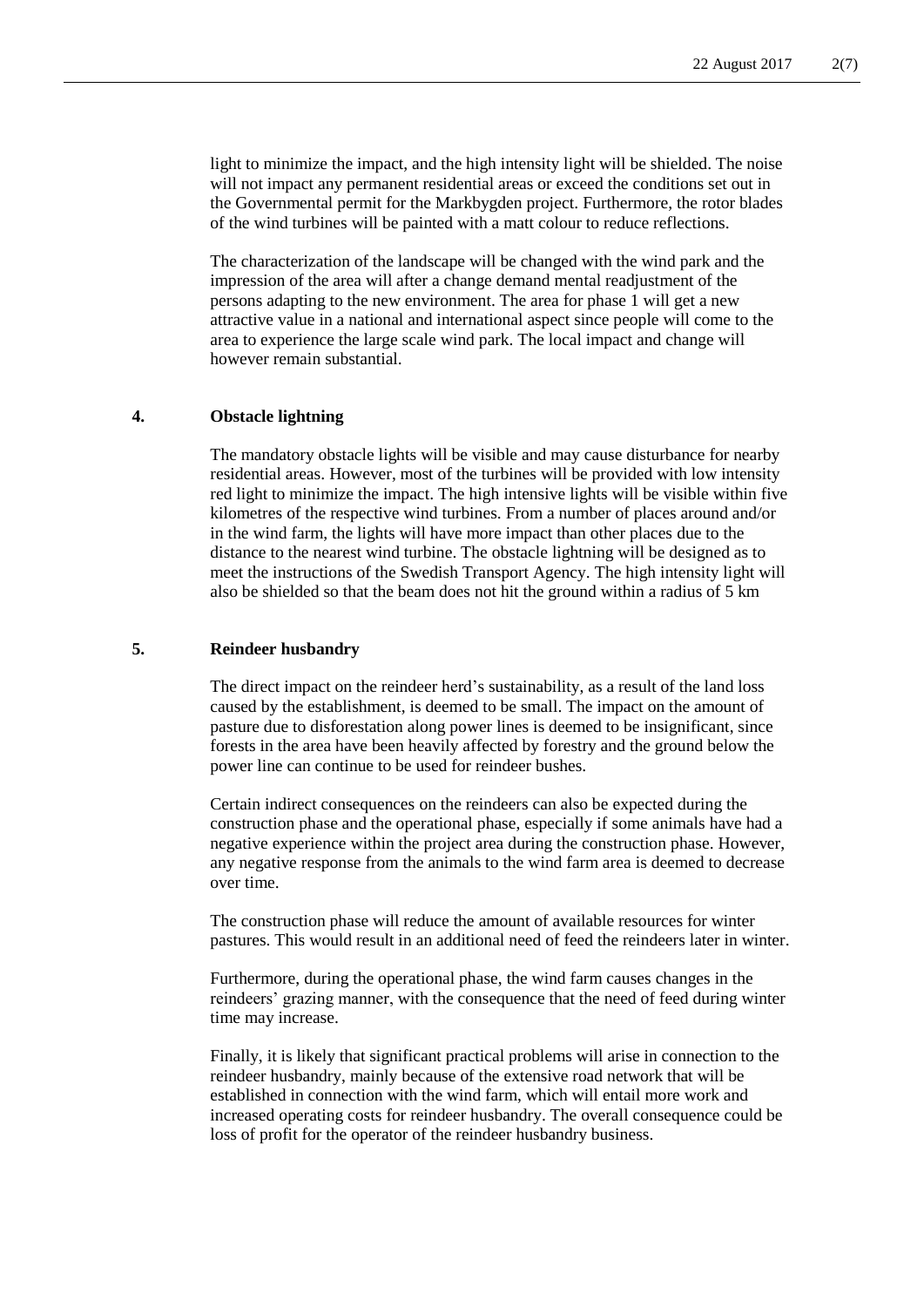The company will continuously consult the same village and acquire information regarding implications to the reindeer husbandry in order to reduce the impact. In addition, some adjustment and compensation measures will be taken, including financial support for additional habits, additional feed during winter and additional operating costs.

## **6. Noise**

The wind turbines emits noise. Close to the wind farm, the noise is perceived as varying in strength and frequency. However, at a longer distances, the noise is perceived as more uniform. The noise levels in the wind farm will amount to 45-55 dBA. The noise level from the wind farm at residential areas with permanent housing will not exceed 40 dBA.

The wind farm will be built in an area where the noise level is in general very low. The wind farm could be heard at a long distances. The wind farm will therefore mean that the natural experience in the area, including Svartliden's Nature Reserve and Roka wildwater, will be subject to disturbances from the noise.

The company has made the assessment that no buildings within or adjacent to the phase 1 area are used in such a way (e.g. used as permanent housing) that they are encompassed by the noise condition set out in the Governmental permit.

## **7. Shadowing and reflections**

The rotor blades on the wind turbines may give rise to shadowing. Some adjacent buildings will be subject to shadowing that exceeds the condition in the Governmental permit (eight hours a year and a maximum of thirty minutes per day). Shadowing and reflections can also cause disturbance to visitors to the area.

The buildings subject to shadowing that exceeds the conditions in the Governmental permit are not for permanent housing and therefore not included in the condition in the Governmental permit. Furthermore, the rotor blades will be painted with a matt colour which will reduce reflections.

## **8. Birds**

The project area is dominated by species which are common and widespread in the Norrbotten county. The prerequisites for the fauna are controlled by young specimens with low nature values. Hence, the establishing of phase 1 within the project area will, despite its size, only lead to minor consequences for the forest bird fauna than if a corresponding facility with the same size were to be established in an area with a higher density of nature values.

The wet land fauna in and in connection with the project area is concentrated to the wetlands and lakes in the Rokån valley. In the north western part of the Rokån valley there are some sensitive species, for example the bean goose (which is red listed according to the Environmental Protection Agency). In order to protect the wet land fauna in the Rokån, certain measures will be taken, such as establishing a buffer zone in which construction work is not allowed during breeding season.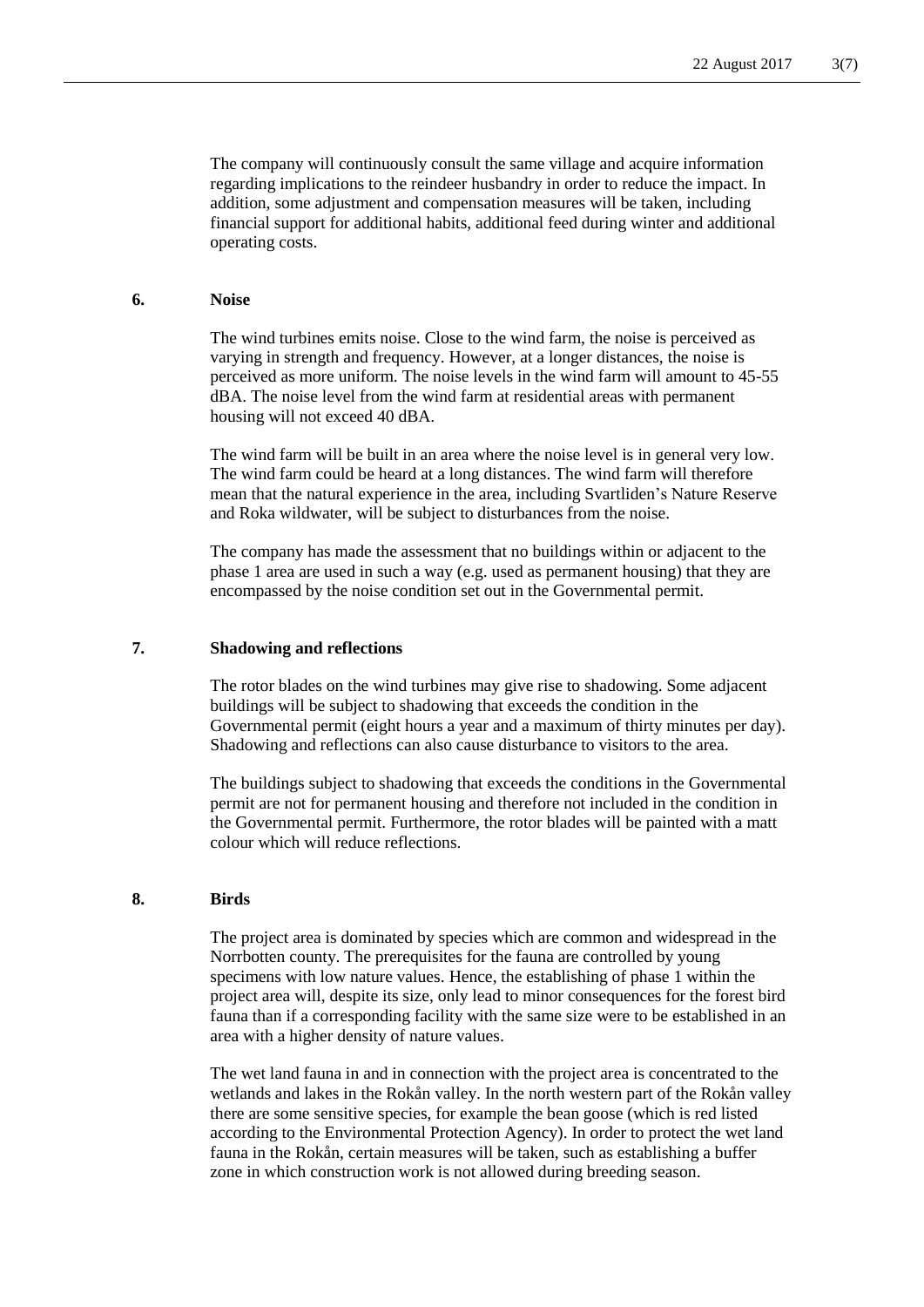Notwithstanding, certain breeding birds will be affected by the project area, especially the golden eagle (which will be further investigated). Also the capercaillie could be affected due to loss of habitat and disturbance. This has however not been confirmed in subsequent inventories.

Under the construction work it is likely that noise and other disturbances will affect birds. The noise during the operation of the wind park is considered only to provide lasting effects locally. The project area is not located within any migratory routes. However, a few birds may collide with the wind turbines, but the risk that the phase 1 wind turbines will entail any noticeable loss in the migratory bird population is considered to be minor.

The company will carry out adaptation measures which will include that the facilities will not use land within a buffer zone of 200 meter from Svartliden nature reserve or other areas pointed out as containing high nature values. North parts of Rokåns valley with Dragaträsket, Dragamyran and Roka waterways will be exempted from the establishment of wind turbines and electrical lines due to the presence of breeding birds.

The electrical grid will mostly be land lines, which will prevent any risk for birds colliding with the grids. Any overhead lines will be designed to avoid electrocutions of owls or predatory birds. If any bird's nests are found during construction, the supervisory authority will be consulted.

#### **9. Bats**

Bats are often affected by the establishment of wind parks. The biotopes in the project area for phase 1 are however mostly lean and characterized by hard forestry (i.e. pine forests with a large proportion clearing and young forests), why it is assessed that the bat population is very low. Bats are more often concentrated to areas closer to water and with environmentally richer environments. Bats have been observed in Kolerträsk (in the south end of Bänkerträsket), but otherwise very little is known about any bats in the area. Bats in the area are most certainly Nordic bats, that has spread as far north as the Arctic Circle.

It should be noted that subsequent investigations has led to a condition in the permit that wind turbines within a certain area of Markbygden must be closed down under certain circumstances due to the presence of bats. This area is however located outside the location of the wind turbines for Markbygden Ett AB.

## **10. Natural values**

As wetlands are generally excluded for being exploited by the wind farm, wind turbines will mostly be built in forest habitats, which in turn means that many natural values are spared. The forest habitats are generally consisting of productive forests, characterized by forestry and deforestation. The natural values in forest habitats are thus generally small and, if present, can be relatively easily protected. Forest areas containing natural values have therefore been excluded from being exploited.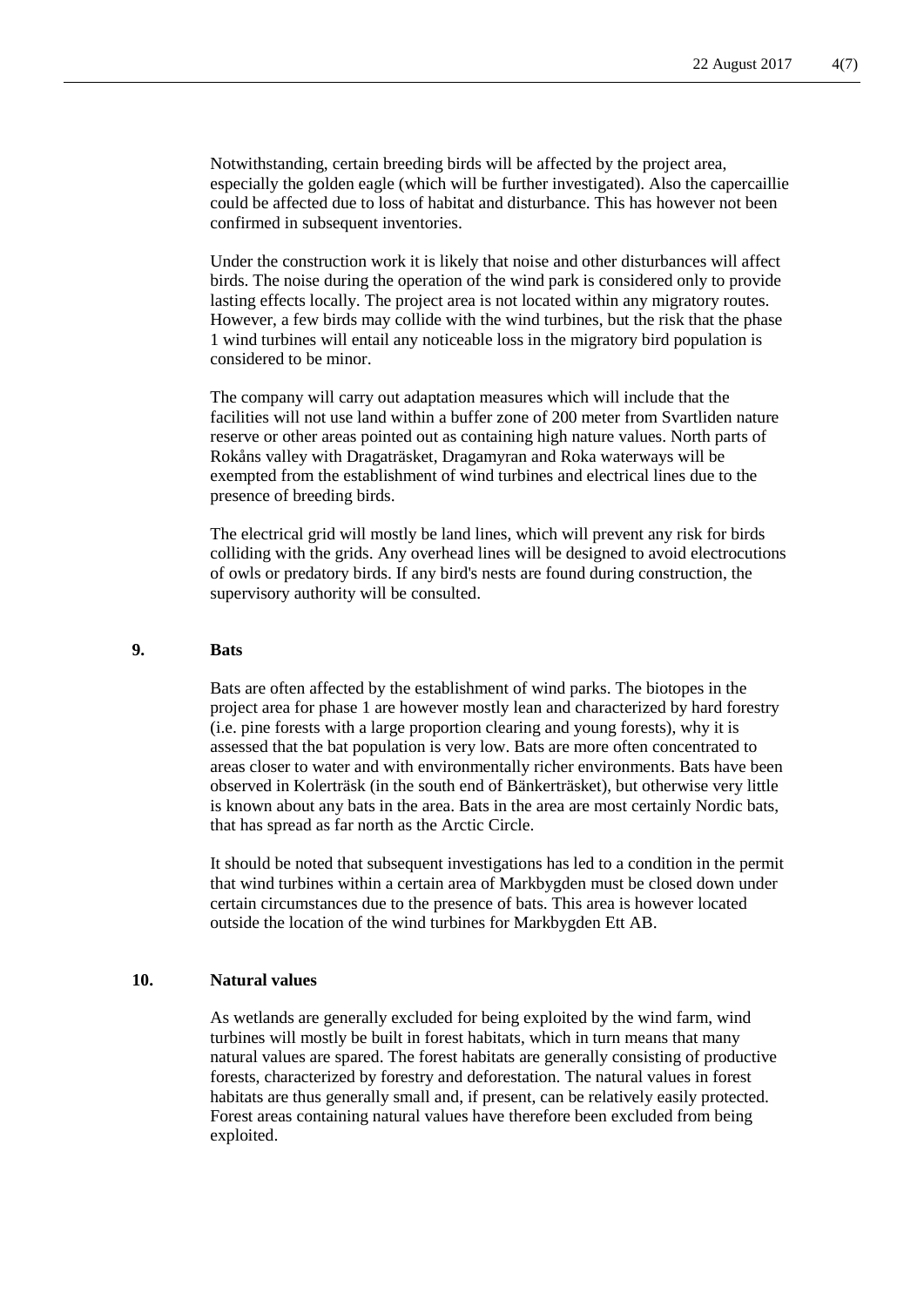In addition to the fact that the forest natural habitats are few and small, most wetlands and wetland forests are highly affected by ditching and lack almost entirely natural values. Both affected wetlands and used forest areas can, however, have a value for the natural environment and the area's large-scale structural composition. The greatest effect for the natural environment is the direct loss of forest environments, the transformation of the landscape from forestry landscapes to wind farms and the increased fragmentation due to expanded road network.

The company has assesses that no impact from establishing the wind farm, such as blasting or earthwork, on environmentally valuable areas shall occur except in exceptional cases, which is then subject to a prior approval from the supervisory authority. Moreover, some safeguarding measures are also to be implemented in some particularly sensitive areas to ensure that valuable areas are not damaged.

## **11. Cultural environment**

The company will ensure that thorough archaeological studies in the area are conducted as to examine if further ancient or other cultural history remains exists in the area. In addition, the exploited areas will be adapted to the extent possible, so that any remains are not damaged or disturbed.

Despite measures taken by the company, the establishment will change the structure of the landscape. This will mean that the subtle imprints from man since 9000 years of land use are at risk of marginalization. Remains from the first stone age settlements and shorelines under the high coastline are likely to be damaged.

The construction of the wind farm will most likely affect important connections in the historical development of buildings up to today's land use, in a negative way. The readability of the landscape will be complicated by the large number of wind turbines.

## **12. Risks for accidents**

There is a risk of ice falling from the wind turbines, despite the fact that the company intends to install a de-icing system. However, the risk is very small in general and the risk of a person being hit by falling ice is considered to be extremely small.

## **13. Electromagnetic fields**

The conduction beam will give rise to electromagnetic fields. The magnitude of the electromagnetic field depends on the voltage in the line and turns off in proportion of the distance from the center of the power line. The risk of exposure to magnetic fields is deemed to be proportional to the magnitude of the magnetic field and the time range exposed. The exposure will not excide the recommendations of the Swedish National Board of Health and Welfare.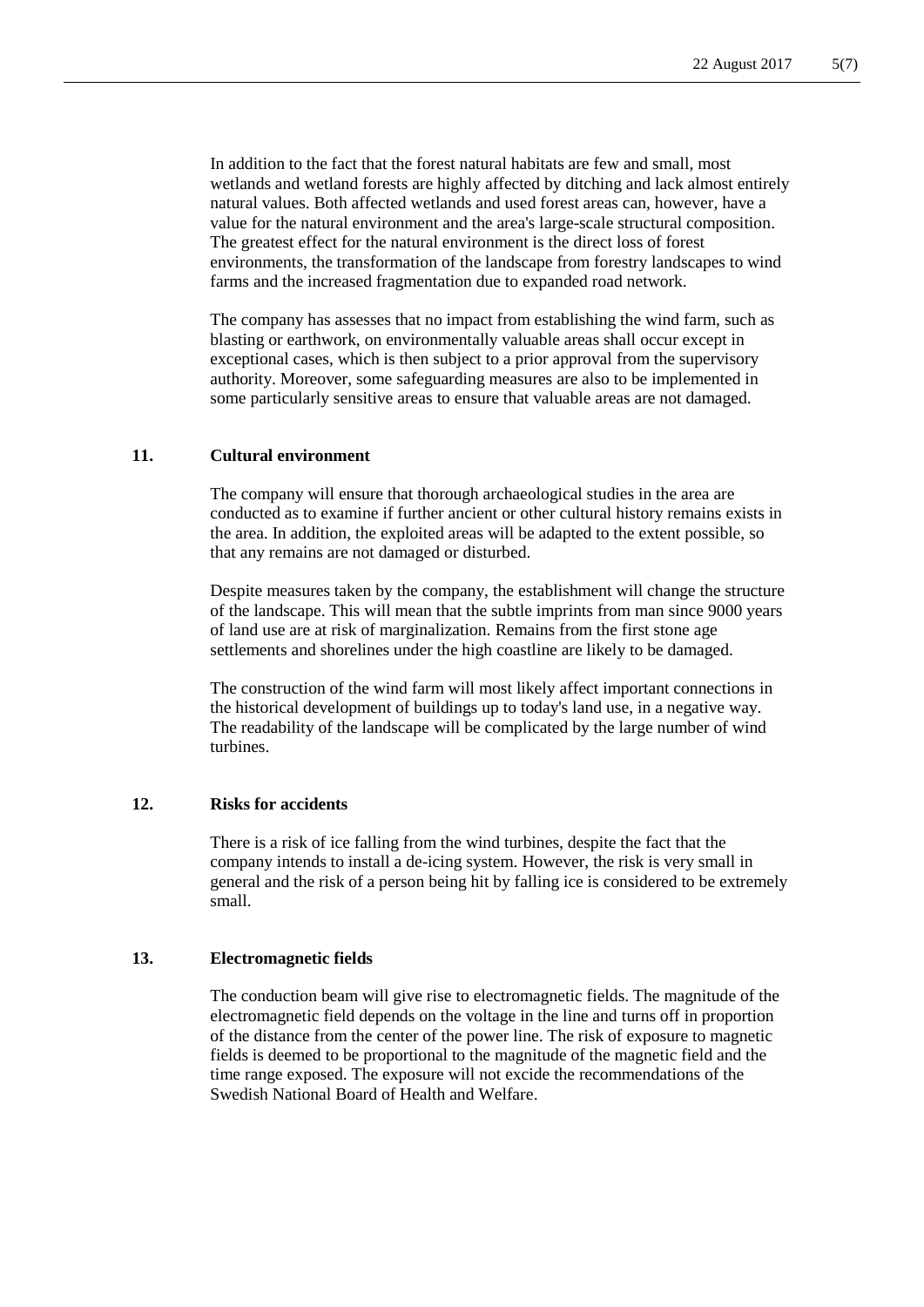## **14. Outdoor life**

The wind farm will contribute to an increase of noise in the area and the area will no longer be a road less natural area. The wind farm will further be heard at long distances, which affects the nature experience of fishing.

The heights of the mountains Storsnöberget and Lillsnöberget will be intact as no works are allocated there. However, the view from the mountains will change due to the presence of the wind farm.

The Nasa hiking trail will be affected by the establishment of the wind farm and the trail needs to be partially revoked.

Areas containing berries will be reduced and the interest for hunting in the area will decrease.

The wind turbines has been located in such a way that the most visited places are affected as little as possible.

#### **15. Water emissions**

The wind farm will only entail marginal emissions to water. Operations are not expected to give rise to any emissions exceeding the environmental quality standards for water applicable to salmon and mussel waters.

#### **16. Other usage of land and water**

A consequence of the establishment of the wind farm is that areas suitable for the forestry industry are reduced.

The proposed positions for the wind turbines have been communicated with the Swedish Armed Forces. Discussions are being held with Armed Forces regarding the conditions for establishing as many wind turbines as possible.

## **17. Health**

In general, the wind farm will contribute to positive health consequences by replacing the energy sources based on fossil fuels. In the local perspective, the establishment of the wind farm has marginal health consequences. For example, the wind farm will accumulate jobs, but could lead to stress for the operators of reindeer husbandry businesses.

## **18. Social consequences**

The wind farm will lead to a large number of jobs during the construction period, and for the smaller companies in the area, such activities can cause a significant financial boost.